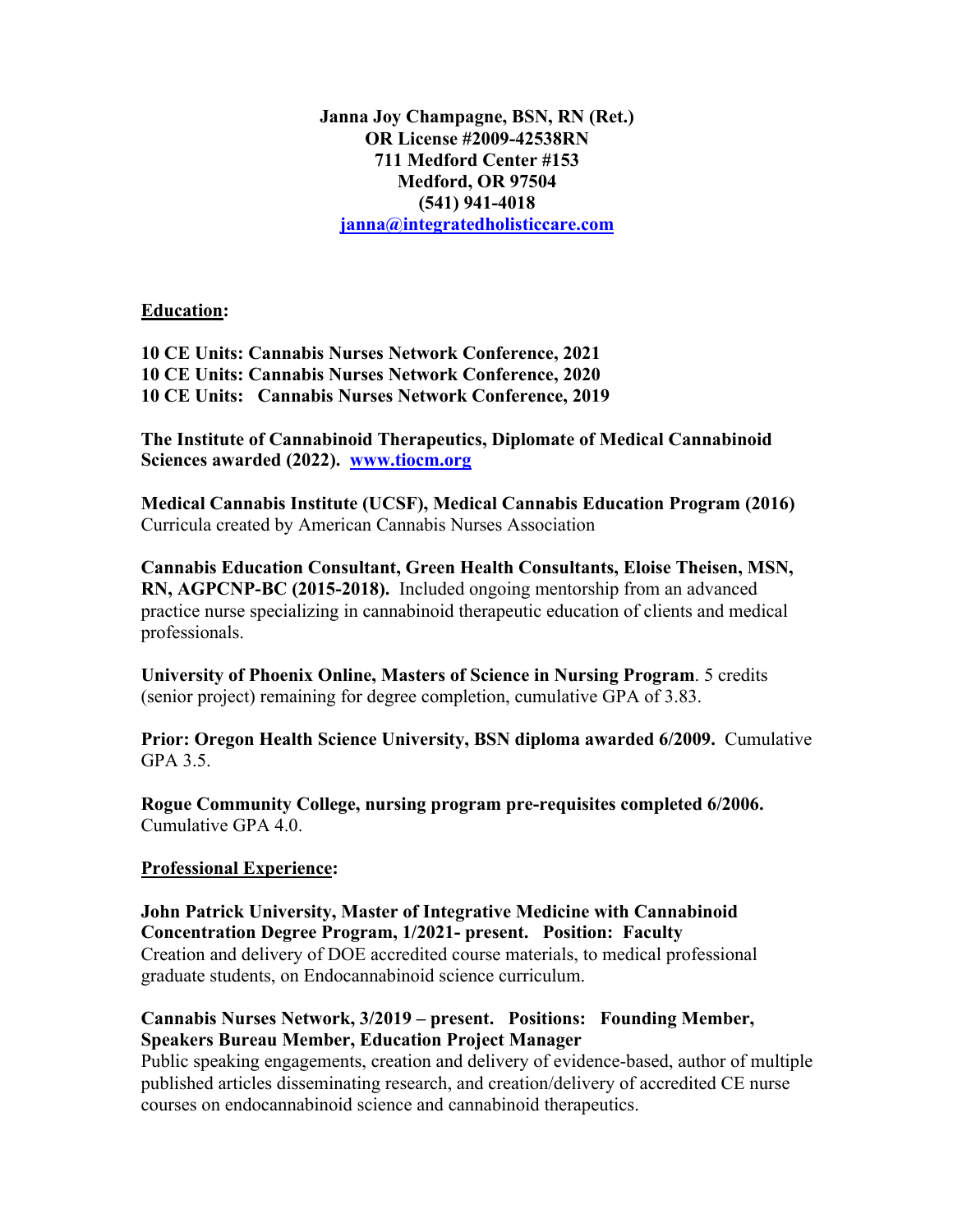# **Cannabis Nurse Approved, LLC, 2019 – present. Position: Founder**

www.cannabisnurseapproved.com

- Open-source education for consumers
- Open source listing of cannabis products meeting evidence-based criteria for optimal therapeutic quality (FLOW)
- $\bullet$  + Free Nurse Guidance

### **Integrated Holistic Care 5/2015-present, Position: Founder/Holistic and Cannabis Educator** www.integratedholisticcare.com

- Evidence-based health education created/delivered to patients and medical cannabis industry professionals
- All education supported by reputable research in compliance with Nurse Practice Act, strictly following OR parameters for health education, with adherence to NCSBN Guidelines and ACNA Scope of Practice (prior to OSBN declaration of scope restrictions in 11/2019 as designated by OSBN scope decision tree.
- Includes creation/delivery of accredited nurse courses, with content including endocannabinoid science and cannabinoid therapeutics.

# **Manzanita Health, Inc. 7/2013-2015. Position: Holistic Nurse Researcher/Educator (pre-cannabis)**

- Oversight of nurse and project staff, research and education projects
- Evidence-based holistic health education
- All education supported by reputable research as per Oregon State Board of Nursing requirements.

# **Long Term Disability: 11/2012 – 7/2013 (concurrent graduate student).**

# **Asante Health System, Rogue Regional Medical Center 9/2009-11/2012. Position: Registered Nurse, PT Charge Nurse (per schedule)**

- Regional Acute Care Hospital, Departments worked: Orthopedics, Neurology, and Cardiac Cath Recovery (critical care). During my tenure, Asante Cardiac Cath Lab served as a national leader in emergency cardiac care, for their historical MI survival rates being more than twice the national average.
- Floor nurse duties varied by department, from 1:5 nurse/patient ratio to 2:1 nurse/patient ratio (critical care). Utilized electronic charting system (OVID) for medication management and assessment charting.
- Excellent communication skills, worked closely with physicians to ensure comprehensive patient care.
- Responsibilities included: critical care duties including administration/monitoring of conscious sedation (including Propofol), removal of arterial lines, performing critical labs (according to hospital protocol), medication administration, completing and charting patient assessments, handling sensitive material (both HIPPA information and secured medication dispensing).
- Certifications completed: ACLS and BLS